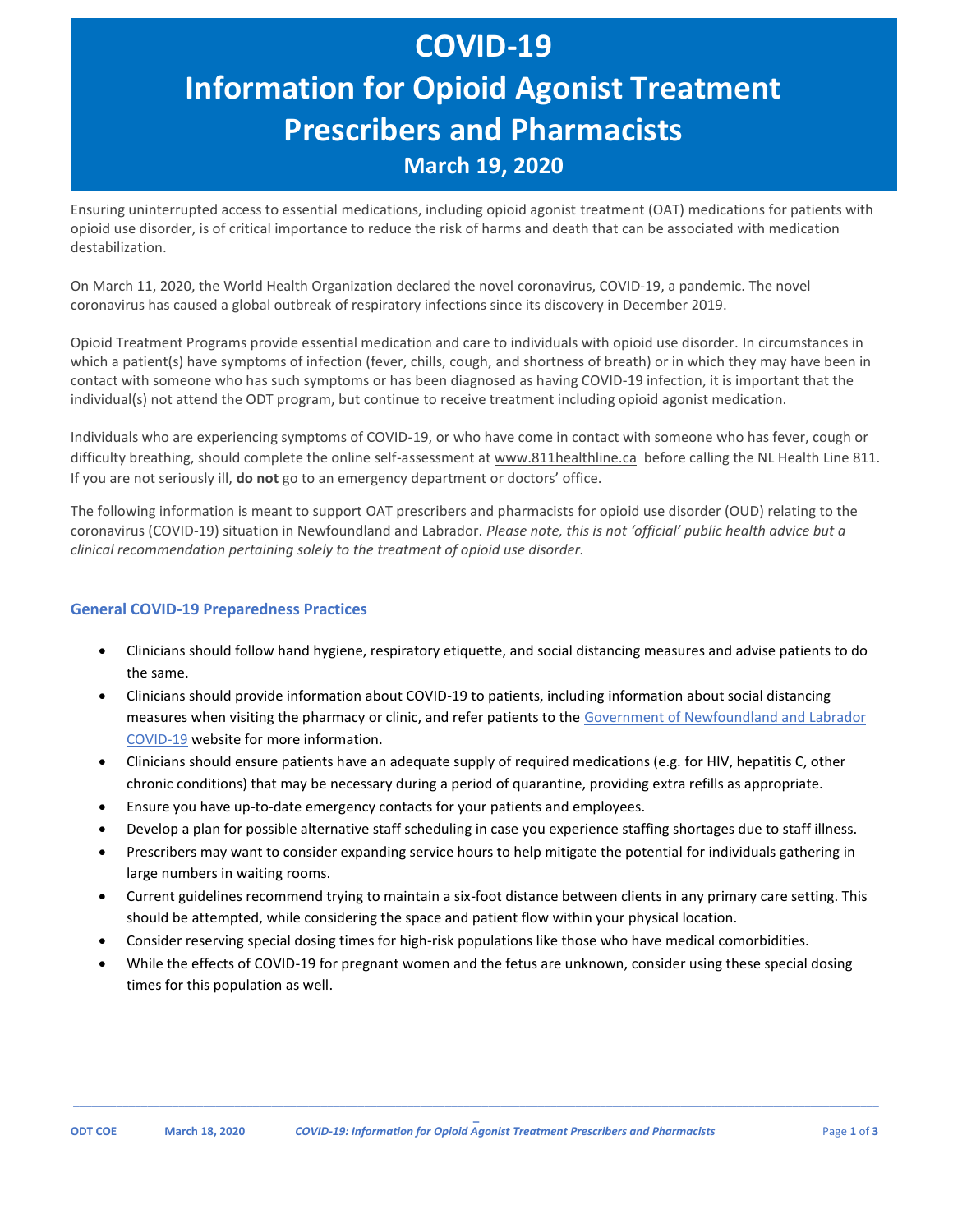## **Contingency Planning for Patients on Opioid Agonist Treatment (OAT)**

Regulatory Boards, health officials, and stakeholders are collaborating and aligning with public health and provincial directives and will continue to modify policy where possible, to adapt to changing circumstances during the pandemic.

- Many patients receiving OAT receive daily witnessed medications. In the context of the COVID-19 pandemic, there may be additional considerations for access that prescribers and pharmacists should consider. For example, immunocompromised patients and those who exhibit symptoms or are under quarantine or self-isolation may not be able to attend medical appointments or present to the pharmacy for their witnessed dose or to pick up their carries.
- Talk with all patients about COVID-19, including ways to reduce the risk of infection and any specific concerns related to an individual's health (e.g. existing chronic health conditions, immunosuppression). See General COVID-19 Preparedness practices below.
- Develop a contingency plan with patients, in the event, they are unable to come in for appointments or access all of their OAT medications through conventional means.
- Consider alternative avenues to get essential medications to patients that both reduce the number of patient visits (e.g. extending prescription durations) and promote social distancing (e.g., telemedicine). This may also include delivery of OAT via outreach teams or pharmacist delivery, where services exist.
- Document in the patient's medical record the rationale for any treatment plan changes due to COVID-19.
- Where possible, and with a discussion of the risks and benefits with the patient, consider transitioning to buprenorphine/naloxone—first-line treatment for opioid use disorder. Given the superior safety profile, patients can receive longer duration carries (a benefit if they are in self-isolation or quarantined).
- The duration of carry doses should be individualized. Increasing medication carries outside of guidelines should be evaluated on an individual patient basis in a quarantine situations. Clinicians must weigh the benefits of larger dispenses with the risk of overdose, diversion, or risk to household members. Counselling on safe storage of medication is critical. OAT prescribers must assess for the increased potential for risk of overdose on OAT or diversion.
- Considering a minimum two-week supply of buprenorphine containing products, and phone or telehealth follow up when clinically appropriate may help to lessen people's risk of coming into contact with persons who may be carrying the COVID-19 virus.
- For patients with symptoms or in quarantine, consider means by which patients can have medications safely delivered or increase carries to ensure adequate medication (i.e. may increase to 14 days if needed).
- If you cannot admit new clients for opioid use disorder treatment, please refer clients to the [RHA ODT HUB](http://www.easternhealth.ca/WebInWeb.aspx?d=2&id=2458&p=2106) treatment program in your region.
- Ensure that patients have naloxone kits. Visit the [Health and Community Services](https://www.health.gov.nl.ca/health/naloxonekits/) Naloxone webpage for more information
- Telehealth options for continued counseling in times of emergency or disaster should be utilized to the extent possible, maintaining standards for patient confidentiality.

## **Guidance for Pharmacists**

- In addition to many of the points above, consider whether there will be stable and predictable hours of operation and delivery options for those who receive OAT daily and communicate clearly to patients.
- If a quarantined patient is infected with COVID, this potentially exposes the public to risk.
- Pharmacists are encouraged to collaborate with OAT prescribers and other members of the care team to prioritize both continuity of care and patient safety.
- Where appropriate and safe, consider potential for delivery of OAT medication to patients.
- At this time, there has been no reported concern from any provincial or national partner about a potential for disruption in the medication supply for methadone and/or any buprenorphine containing product. Any future updates or changes to this guidance will come from the NL Provincial Government, Newfoundland Pharmacy Board (NLPB), and/or RHA.

**\_\_\_\_\_\_\_\_\_\_\_\_\_\_\_\_\_\_\_\_\_\_\_\_\_\_\_\_\_\_\_\_\_\_\_\_\_\_\_\_\_\_\_\_\_\_\_\_\_\_\_\_\_\_\_\_\_\_\_\_\_\_\_\_\_\_\_\_\_\_\_\_\_\_\_\_\_\_\_\_\_\_\_\_\_\_\_\_\_\_\_\_\_\_\_\_\_\_\_\_\_\_\_\_\_\_\_\_\_\_\_\_\_\_\_\_\_\_\_\_\_\_\_\_\_\_\_\_\_\_**